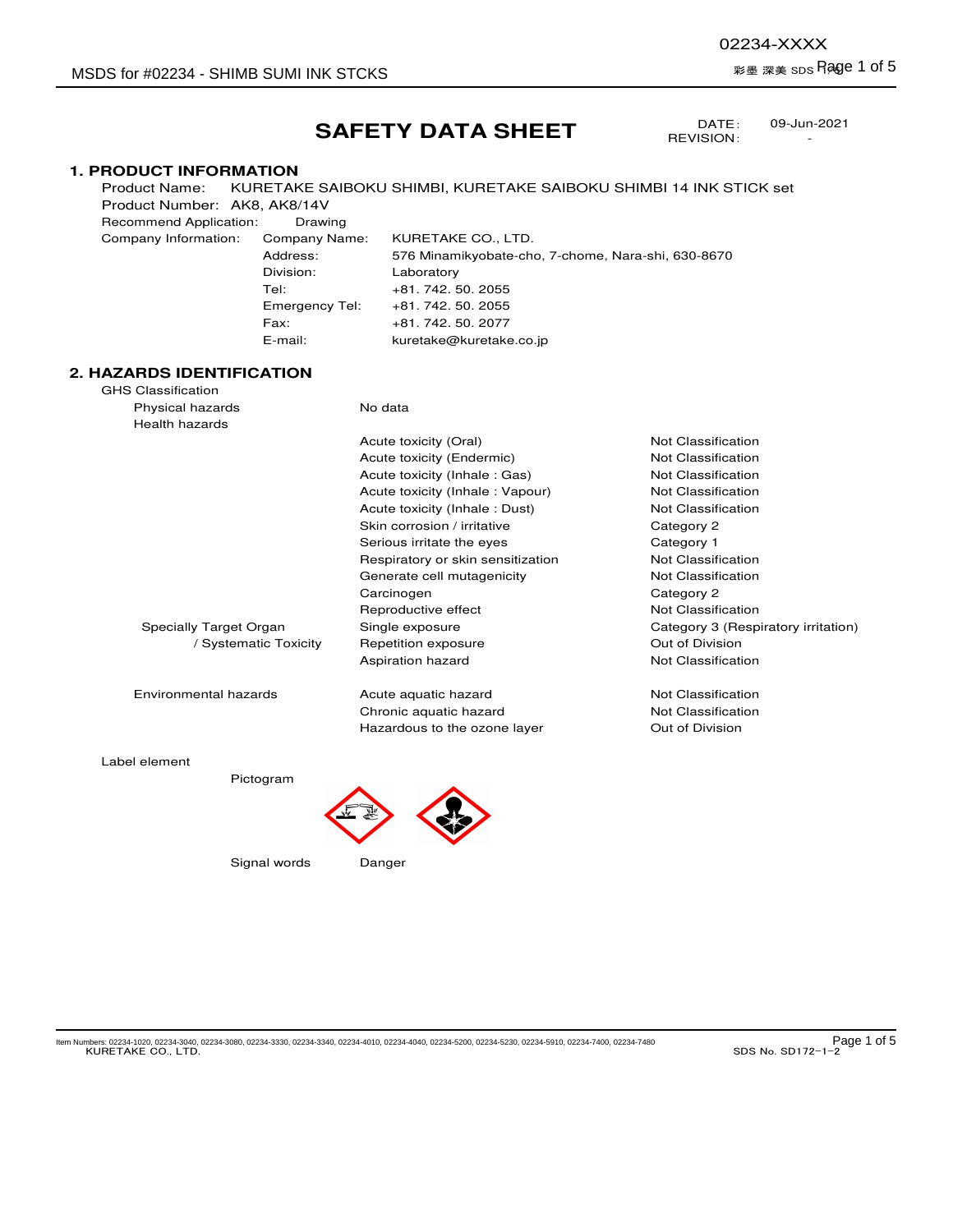| Hazardous Information           |                                                                                                                                                 |
|---------------------------------|-------------------------------------------------------------------------------------------------------------------------------------------------|
|                                 | Causes skin irritation                                                                                                                          |
|                                 | Causes serious eye damage                                                                                                                       |
|                                 | Suspected of causing cancer                                                                                                                     |
|                                 | May cause respiratory irritation                                                                                                                |
| Instruction                     |                                                                                                                                                 |
| [Measure for Safety]            |                                                                                                                                                 |
|                                 | Wear protective gloves.                                                                                                                         |
|                                 | Wash thoroughly after handling.                                                                                                                 |
|                                 | Wear eye/face protection.                                                                                                                       |
|                                 | Obtain special instructions before use.                                                                                                         |
|                                 | Do not handle until all safety precautions have been read and understood.                                                                       |
|                                 | Use personal protective equipment as required.                                                                                                  |
|                                 | Use only outdoors or in well-ventilated area.                                                                                                   |
|                                 | Avoid breathing dust/fume/gas/mist/vapours/spray.                                                                                               |
| <b>[First Aid]</b>              |                                                                                                                                                 |
|                                 | IF ON SKIN: Wash with plenty of soap and water.                                                                                                 |
|                                 | Take of contaminated clothing and wash before re-use.                                                                                           |
|                                 | If skin irritation occurs, seek medical advice/attention.                                                                                       |
|                                 | IF IN EYES: Rinse cautiously with water for several minutes.                                                                                    |
|                                 | Remove contact lenses, if present and easy to do. Continue rinsing.                                                                             |
|                                 | Immediately call a POISON CENTER or doctor/physician.                                                                                           |
|                                 | IF exposed or concerned: Get medical attention/advice.                                                                                          |
|                                 | Call a POISON CENTER or doctor/physician if you feel unwell.                                                                                    |
|                                 | IF INHALED: Remove to fresh air and keep at rest in a position comfortable for breathing.                                                       |
| [Storage]                       |                                                                                                                                                 |
|                                 | Store locked up.                                                                                                                                |
| [Disposal]                      |                                                                                                                                                 |
|                                 | For dispose the content and container, entrust to the special waste disposer authorized by the<br>governor of prefectural and city governments. |
| Country / Community Information |                                                                                                                                                 |
|                                 | No data                                                                                                                                         |

# **3. COMPOSITION AND INGREDIENT INFORMATION**<br>Single, Mixture: Mixture

Single, Mixture:<br>Ingredient and co

| Ingredient and content |  |  |  |  |  |  |
|------------------------|--|--|--|--|--|--|
|------------------------|--|--|--|--|--|--|

| Ingredient name             | CAS No.                  | <b>Concentration wt%</b> |
|-----------------------------|--------------------------|--------------------------|
| Iron oxide                  | 1309-37-1                | $\leq 50.0$              |
| Titanium dioxide            | 13463-67-7               | $\leq 50.0$              |
| Carbon black                | 1333-86-4                | $\leq 50.0$              |
| Yellow Organic pigment      | $\overline{\phantom{a}}$ | $\leq 50.0$              |
| Red Organic pigment         | $\overline{\phantom{0}}$ | $\leq 50.0$              |
| <b>Blue Organic pigment</b> |                          | $\leq 50.0$              |
| Gelatins                    | $9000 - 70 - 8$          | $\leq 50.0$              |
|                             | Amount                   | 100                      |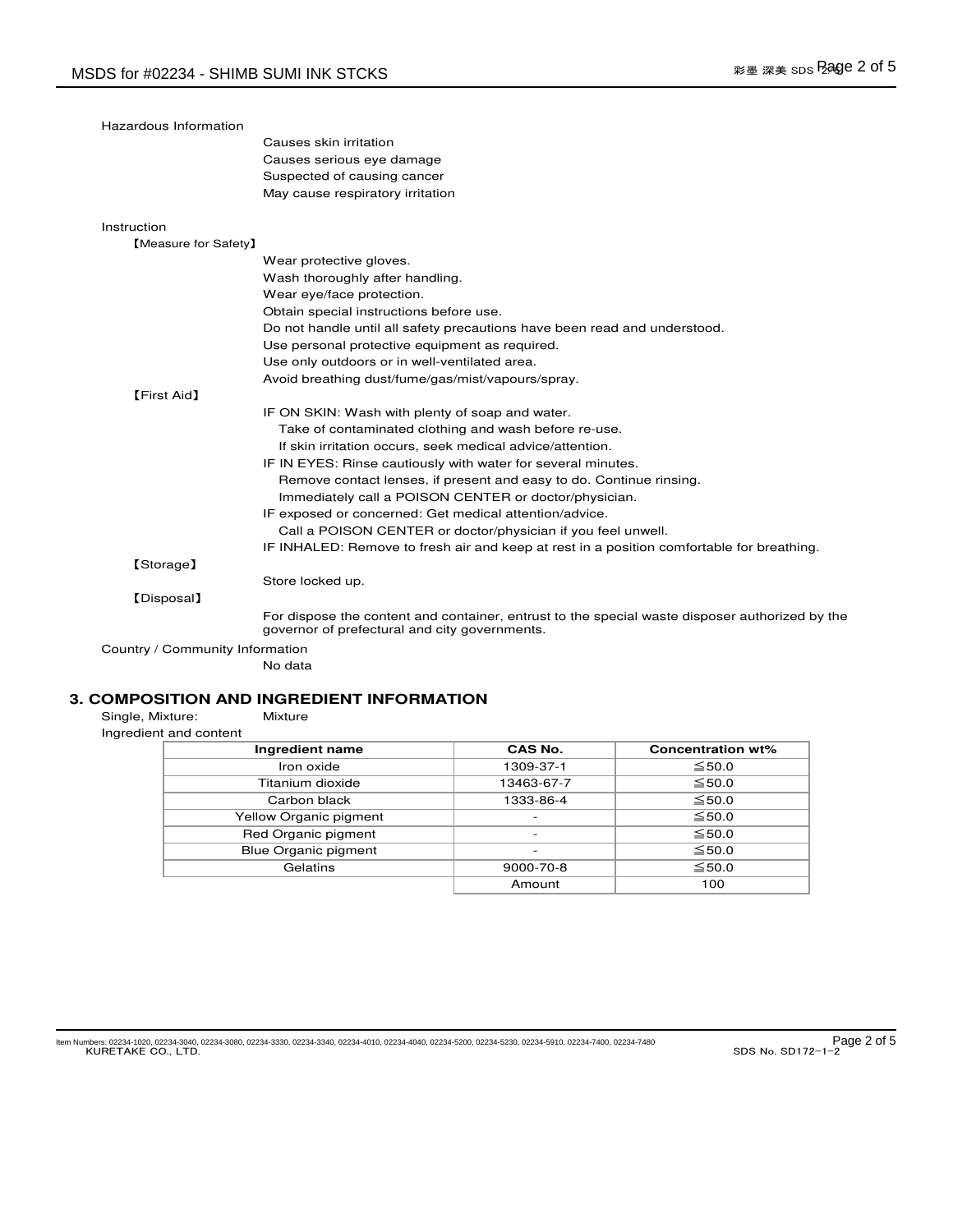#### **4. FIRST AID**

FOR SKIN:

Wash with plenty of soap and water.

If skin irritation occurs, seek medical advice / attention.

FOR EYES:

Rinse cautiously with water for several minutes.

Remove contact lenses, if present and easy to do. Continue rinsing.

Immediately call a POISON CENTER or doctor / physician.

FOR INHALE:

Remove to fresh air and keep at rest in a position comfortable for breathing.

FOR SWALLOW:

Call a doctor, if you feel unwell. Rinse the mouth out.

IF exposed or concerned:

Get medical attention / advice.

Take of contaminated clothing and wash before re-use. Get medical attention / advice if you feel unwell.

| Most important sign and symptom:       | No data |
|----------------------------------------|---------|
| Protect the person received first aid: | N/A     |
| Special notandum for doctor:           | No data |

## **5. FIRE-FIGHTING MEASURE**

Extinguishing Media: Great Conflagration: Forbidden Extinguishing Media: N/A Small fire / Carbon dioxide, dry chemical extinguishing media, water spray, alcoholic resistance Water spray, mist water, CO2

Special Dangerous and Harmful Effect: N/A Protect the Person Extinguish a Fire:

For fighting fire, wear compressed air open-circuit SBCA and protect equipment for chemical. Fight a fire from up wind.

#### **6. ACCIDENTAL RELEASE MEASURES**

N/A

## **7. HANDLING AND STORAGE**

Handling Do the equipment measure described on the section 8 and wear protector. Local exhaust ventilation, whole ventilation: Do the local exhaust ventilation and whole ventilation described on section 8. Safe handling notandum: Do not touch, inhale and swallow it. Clean hands well after use this product. Use this product outside or well ventilated area only. Storage The inventory location must be fire-proof construction and the floor must be impermeable to prevent permeate the basement and spill to outside. Dangerous goods if mixed: Refer to the section 10. Precautions to be taken in storage: Lock up the container. Keep away from oxidant. Container material: Use the container regulated by UN transportation law.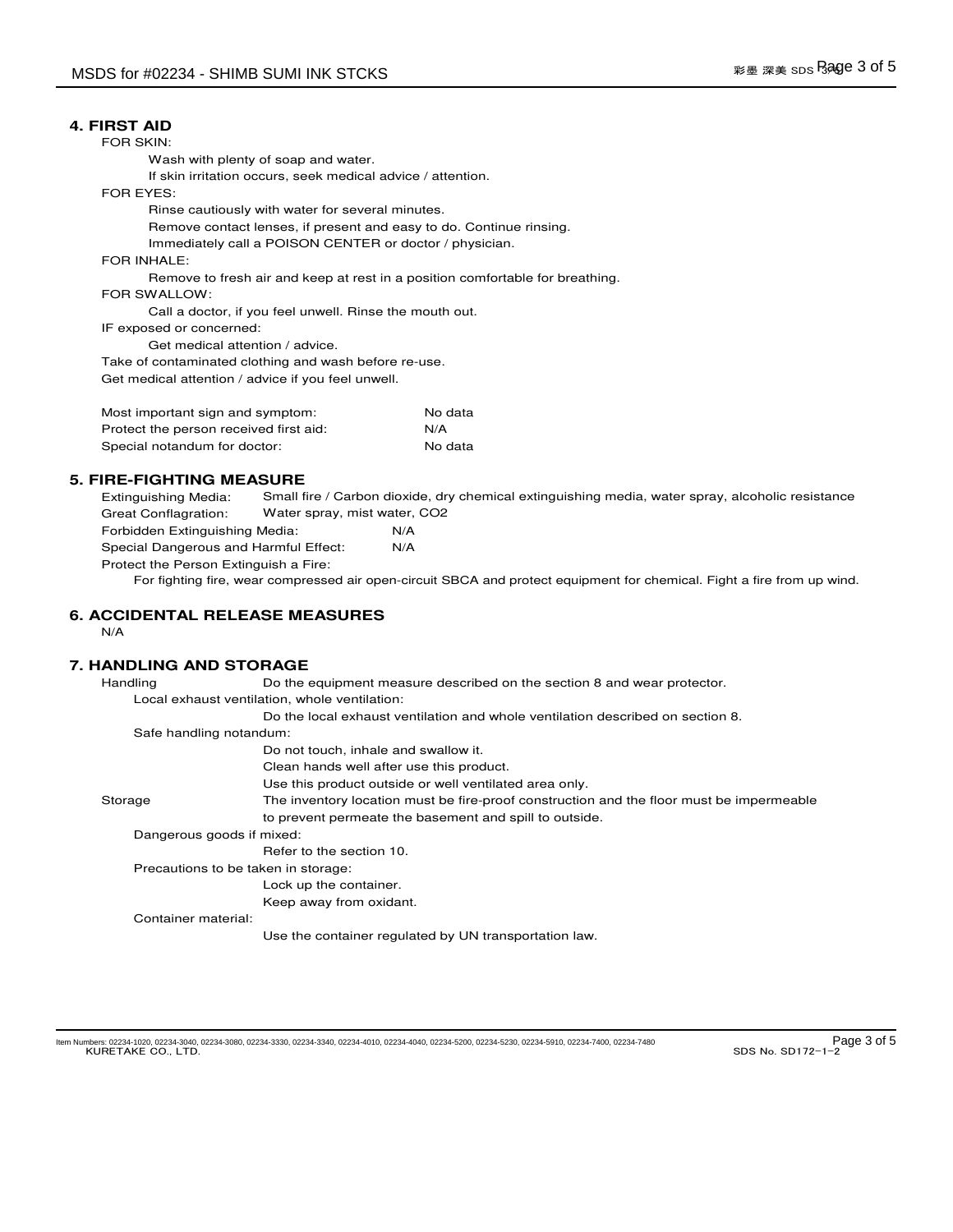## **8. EXPOSURE CONTROLS / PERSONAL PROTECTION**

In normal use, it does not require special treatment. Protection Equipment

| For apparatus respiratorius: | N/A                                                                |
|------------------------------|--------------------------------------------------------------------|
| For hands:                   | Wear the gloves designated by manufacturer.                        |
| For eyes:                    | Wear the eye protector designated by manufacturer.                 |
| For skin and Body:           | Wear protect boots and protect clothes designated by manufacturer. |
| Hygiene Measure:             | Clean hands well after use this product.                           |

## **9. PHYSICAL AND CHEMICAL PROPERTIES**

| <b>Physical Properties</b>  | Condition (20°C)        | Solid   |
|-----------------------------|-------------------------|---------|
|                             | Odor                    | No data |
|                             | Boiling point           | No data |
|                             | Vapor pressure          | No data |
|                             | Density (20°C)          | No data |
|                             | pH (against water base) | No data |
|                             | Other                   | No data |
| Hazardous Information       | Flash point             | No data |
|                             | Ignition point          | No data |
|                             | <b>Explosion limit</b>  | No data |
| Other Hazardous Information |                         | No data |
|                             |                         |         |

## **10. STABILITY AND REACTIVITY**

| Stability:                       | Under usually storage condition, it is stable.                                                                   |
|----------------------------------|------------------------------------------------------------------------------------------------------------------|
| Hazardous Reactivity:            | N/A                                                                                                              |
| Avoid Condition:                 | Drying and wetting of the extreme                                                                                |
| Avoid Touching:                  | N/A                                                                                                              |
| Hazardous Decomposition Product: |                                                                                                                  |
|                                  | Generate toxic fumes or gas such as CO, CO <sub>2</sub> , aldehydes or NO <sub>x</sub> by heating or combustion. |

#### **11. TOXICOLOGICAL INFORMATION**

Harmful ingredient and exposure limit.

|                                                    | <b>Name</b>      | <b>ACGIH (TWA)</b> | <b>IARC</b> | <b>OTHER</b>                               |
|----------------------------------------------------|------------------|--------------------|-------------|--------------------------------------------|
|                                                    | Iron oxide       | 5mg/m3 $^{1}$      | $3^{1}$     | No data $1$                                |
|                                                    | Titanium dioxide | 10 mg/m $3^{1}$    | $2B^{1}$    | LD50(oral, rat) > 20000mg/kg <sup>1)</sup> |
|                                                    | Carbon black     | 3.5 mg/m3 $^{1}$   | $2B^{1}$    | LD50(oral, rat) 15400 mg/kg <sup>1)</sup>  |
| Other harmful information relevant to composition: |                  |                    | No data     |                                            |
| No data<br>Harmful information for product:        |                  |                    |             |                                            |
|                                                    |                  |                    |             |                                            |
| <b>12. ECOLOGICAL INFORMATION</b>                  |                  |                    |             |                                            |

| Acute Hazardous Aquatic Environment:      | No data |
|-------------------------------------------|---------|
| Inveteracy Hazardous Aquatic Environment: | No data |